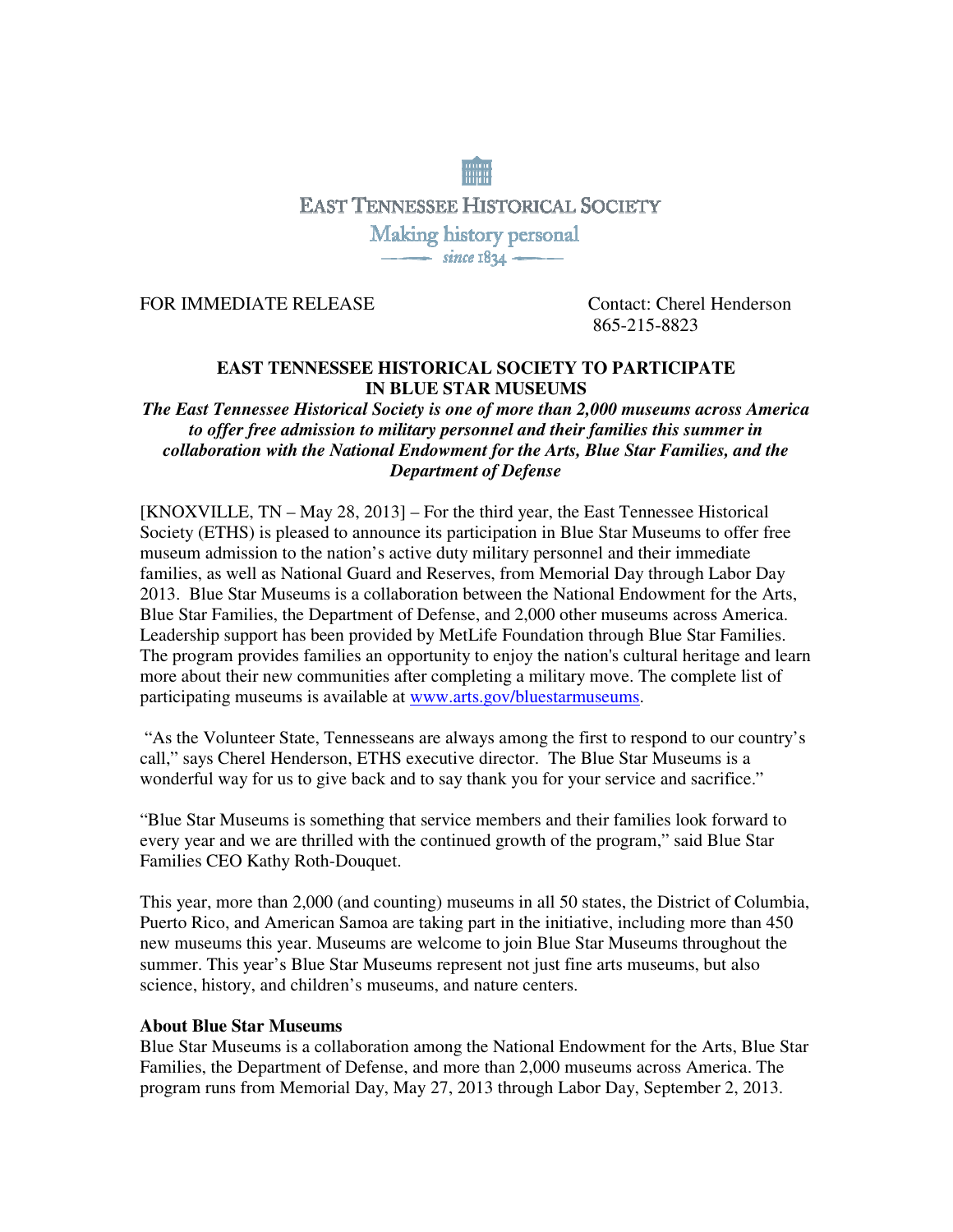The free admission program is available to **any** bearer of a Geneva Convention common access card (CAC), a DD Form 1173 ID card, or a DD Form 1173-1 ID card, which includes active duty U.S. military - Army, Navy, Air Force, Marines, Coast Guard, as well as members of the National Guard and Reserve, U.S. Public Health Service Commissioned Corps, NOAA Commissioned Corps - and up to five family members. Please see the chart of the acceptable IDs (PDF). Some special or limited-time museum exhibits may not be included in this free admission program. For questions on particular exhibits or museums, please contact the museum directly. To find out which museums are participating, visit www.arts.gov/bluestarmuseums. The site includes a list of participating museums and a map to help with visit planning.

All summer long, Blue Star Museums will share stories through social media. Follow Blue Star Museums on Twitter (hashtag #BlueStarMuse), on Facebook, and read the Blue Star Blog for profiles of participating museums, stories about military families, and tips on getting the most out of your visit.

## **About the ETHS**

Established in 1834, the East Tennessee Historical Society is widely acknowledged as one of the most active history organizations in the state and enjoys a national reputation for excellence in programming and education. For 179 years the East Tennessee Historical Society has been helping East Tennesseans hold on to our unique heritage- recording the events, collecting the artifacts, and saving the stories that comprise the history we all share.

The historical society pursues its education mission through publications, lectures, conferences, school programs, museum exhibits, and heritage programs such as the popular First Families of Tennessee and the new Civil War Families of Tennessee. The East Tennessee History Center houses the staff and programs of the East Tennessee Historical Society, the Museum of East Tennessee History, the Calvin M. McClung Historical Collection, and the Knox County Archives.

## **About Blue Star Families**

Blue Star Families is a national, nonprofit network of military families from all ranks and services, including guard and reserve, dedicated to supporting, connecting and empowering military families. With our partners, Blue Star Families hosts a robust array of morale and empowerment programs, including Books on Bases, Blue Star Museums, Operation Honor Corps, Blue Star Careers and Operation Appreciation. Blue Star Families also works directly with the Department of Defense and senior members of local, state and federal governments to bring the most important military family issues to light. Working in concert with fellow nonprofits, community advocates, and public officials, Blue Star Families raises awareness of the challenges and strengths of military family life and works to make military life more sustainable. Our worldwide membership includes military spouses, children, parents, and friends, as well as service members, veterans and civilians. To learn more about Blue Star Families, visit http://www.bluestarfam.org.

## **About the National Endowment for the Arts**

The National Endowment for the Arts was established by Congress in 1965 as an independent agency of the federal government. To date, the NEA has awarded more than \$4